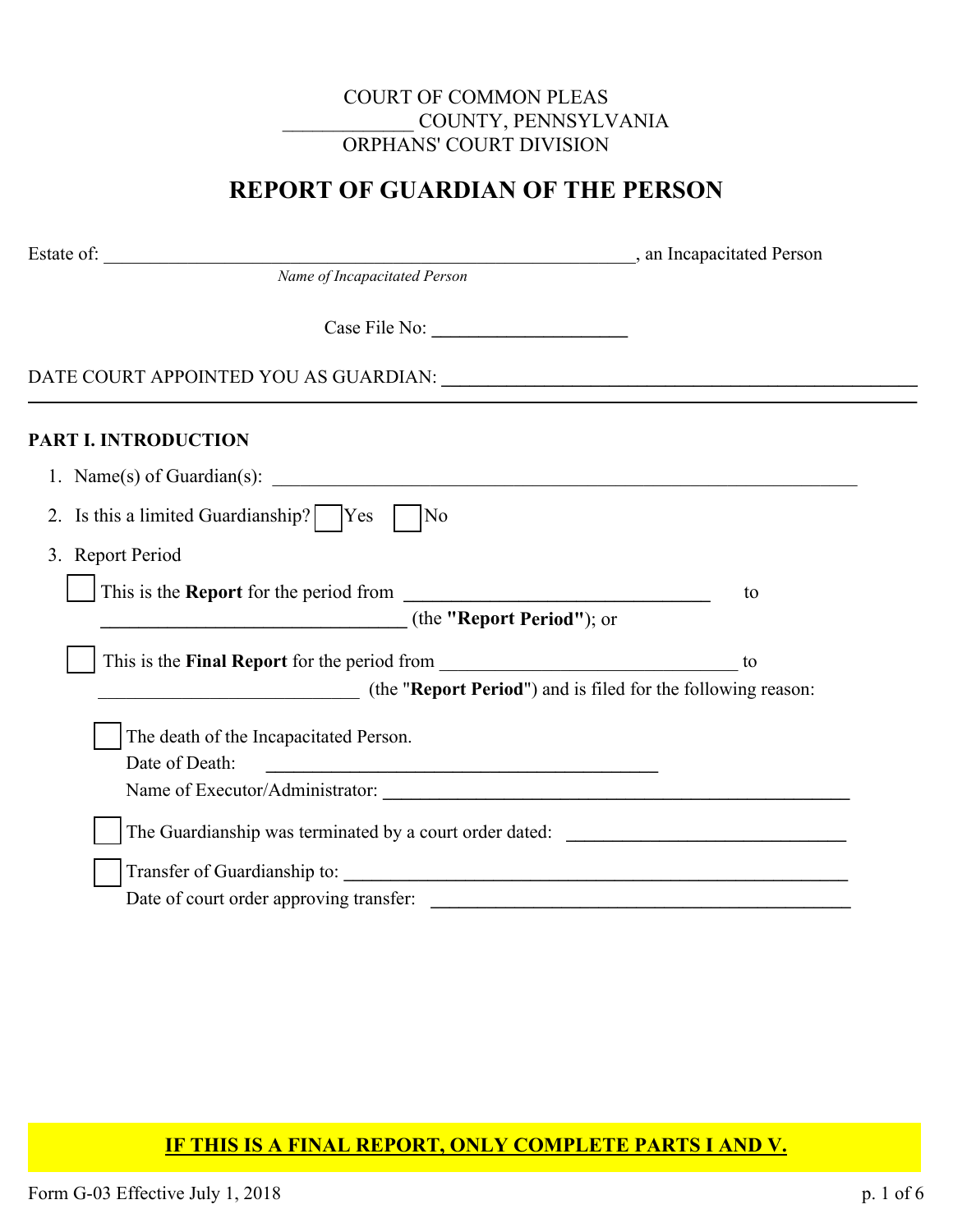## **PART II. PERSONAL INFORMATION ABOUT THE INCAPACITATED PERSON**

| 2. Incapacitated Person's Current Residence:                                                          |
|-------------------------------------------------------------------------------------------------------|
|                                                                                                       |
|                                                                                                       |
|                                                                                                       |
| 3. Residence of the Incapacitated Person                                                              |
| with part-time home health care aide $or \mid$<br>$24/7$ assistance)<br>Incapacitated Person's home ( |
| Your home                                                                                             |
| Relative's home                                                                                       |
|                                                                                                       |
| Domiciliary Care                                                                                      |
| Personal Care Boarding Home                                                                           |
| Is this a Memory Support Facility?<br>Yes<br>No                                                       |
| <b>Assisted Living Facility</b>                                                                       |
|                                                                                                       |
| No<br>Is this a Memory Support Facility?<br>Yes                                                       |
| Nursing Home Facility                                                                                 |
| Facility Name:                                                                                        |
| Is this a Memory Support Facility?<br>Yes<br>No                                                       |
| Other:                                                                                                |
| 4. The Incapacitated Person has been in the residence noted in question 3 since:                      |
| 5. Has the Incapacitated Person moved during the Report Period?                                       |
| Yes                                                                                                   |
| No                                                                                                    |
|                                                                                                       |
| If yes, please provide:                                                                               |
| Reason for move:                                                                                      |
|                                                                                                       |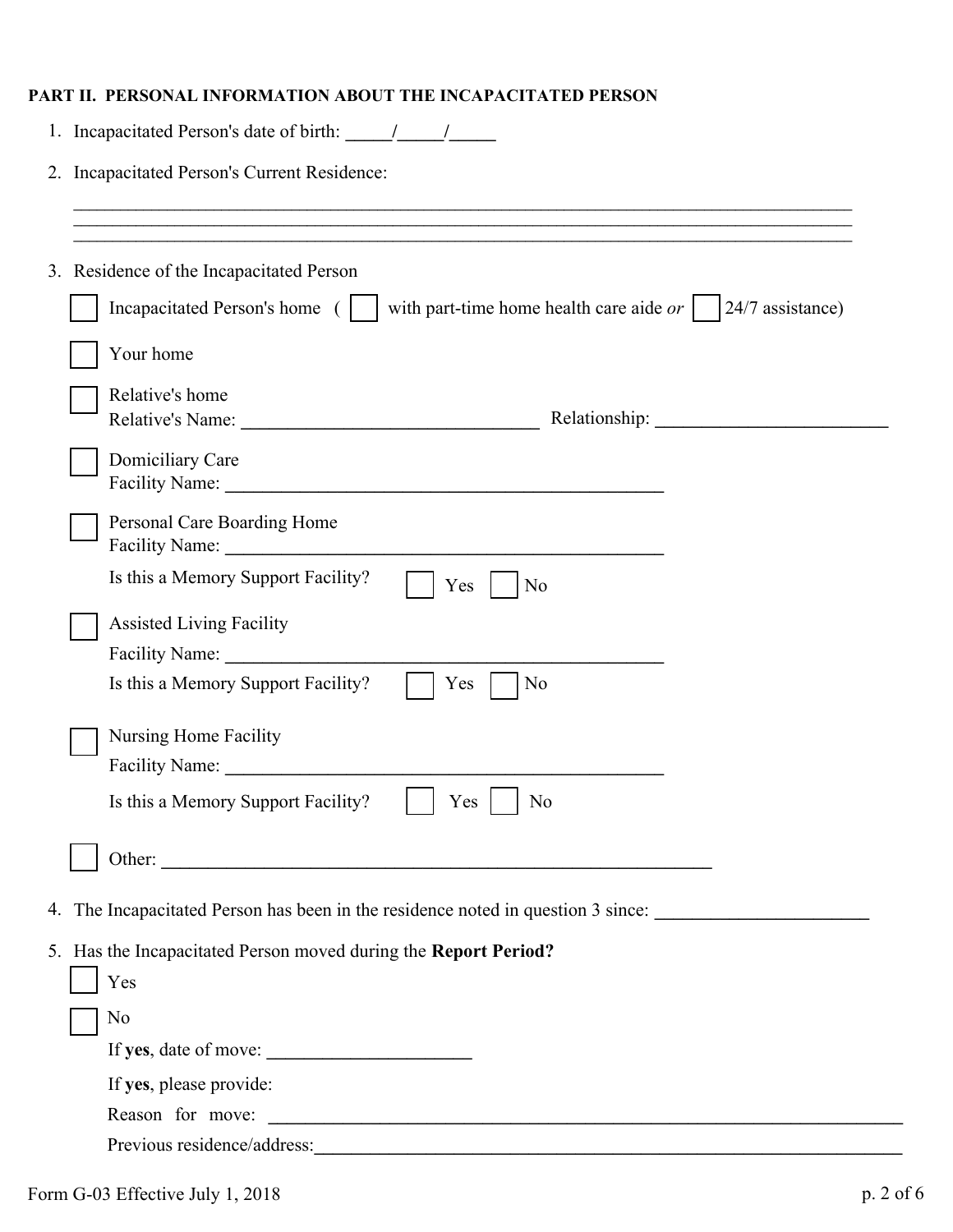#### **PART III. MEDICAL INFORMATION**

1. List the medical professionals who have seen the Incapacitated Person during the **Report Period**:

|                                     | Name |
|-------------------------------------|------|
| <b>Medical Doctor</b>               |      |
|                                     |      |
|                                     |      |
|                                     |      |
|                                     |      |
| <b>Dentist</b>                      |      |
| <b>Eye Doctor</b>                   |      |
| <b>Ear Doctor</b>                   |      |
| <b>Psychologist or Psychiatrist</b> |      |
| <b>Physical Therapist</b>           |      |
| <b>Occupational Therapist</b>       |      |
| <b>Social Worker</b>                |      |
| <b>Geriatric Caseworker</b>         |      |
| Other                               |      |

- 2. The major medical or psychiatric problems of the Incapacitated Person are as follows:
- 3. Describe any social, medical, psychological and support services the Incapacitated Person is receiving:

**\_\_\_\_\_\_\_\_\_\_\_\_\_\_\_\_\_\_\_\_\_\_\_\_\_\_\_\_\_\_\_\_\_\_\_\_\_\_\_\_\_\_\_\_\_\_\_\_\_\_\_\_\_\_\_\_\_\_\_\_\_\_\_\_\_\_\_\_\_\_\_\_\_\_\_\_\_\_\_\_\_\_\_\_\_\_\_ \_\_\_\_\_\_\_\_\_\_\_\_\_\_\_\_\_\_\_\_\_\_\_\_\_\_\_\_\_\_\_\_\_\_\_\_\_\_\_\_\_\_\_\_\_\_\_\_\_\_\_\_\_\_\_\_\_\_\_\_\_\_\_\_\_\_\_\_\_\_\_\_\_\_\_\_\_\_\_\_\_\_\_\_\_\_\_ \_\_\_\_\_\_\_\_\_\_\_\_\_\_\_\_\_\_\_\_\_\_\_\_\_\_\_\_\_\_\_\_\_\_\_\_\_\_\_\_\_\_\_\_\_\_\_\_\_\_\_\_\_\_\_\_\_\_\_\_\_\_\_\_\_\_\_\_\_\_\_\_\_\_\_\_\_\_\_\_\_\_\_\_\_\_\_**

|  | 4. Has the Incapacitated Person been hospitalized during the Report Period? |  |  |  |  |
|--|-----------------------------------------------------------------------------|--|--|--|--|
|--|-----------------------------------------------------------------------------|--|--|--|--|

|  | Yes                                                                                           |
|--|-----------------------------------------------------------------------------------------------|
|  | No                                                                                            |
|  | If yes, $date(s)$ of hospitalization:                                                         |
|  | 5. Has the Incapacitated Person received a mental health assessment during the Report Period? |
|  | Yes                                                                                           |
|  | No                                                                                            |
|  | If yes, $date(s)$ of evaluation:                                                              |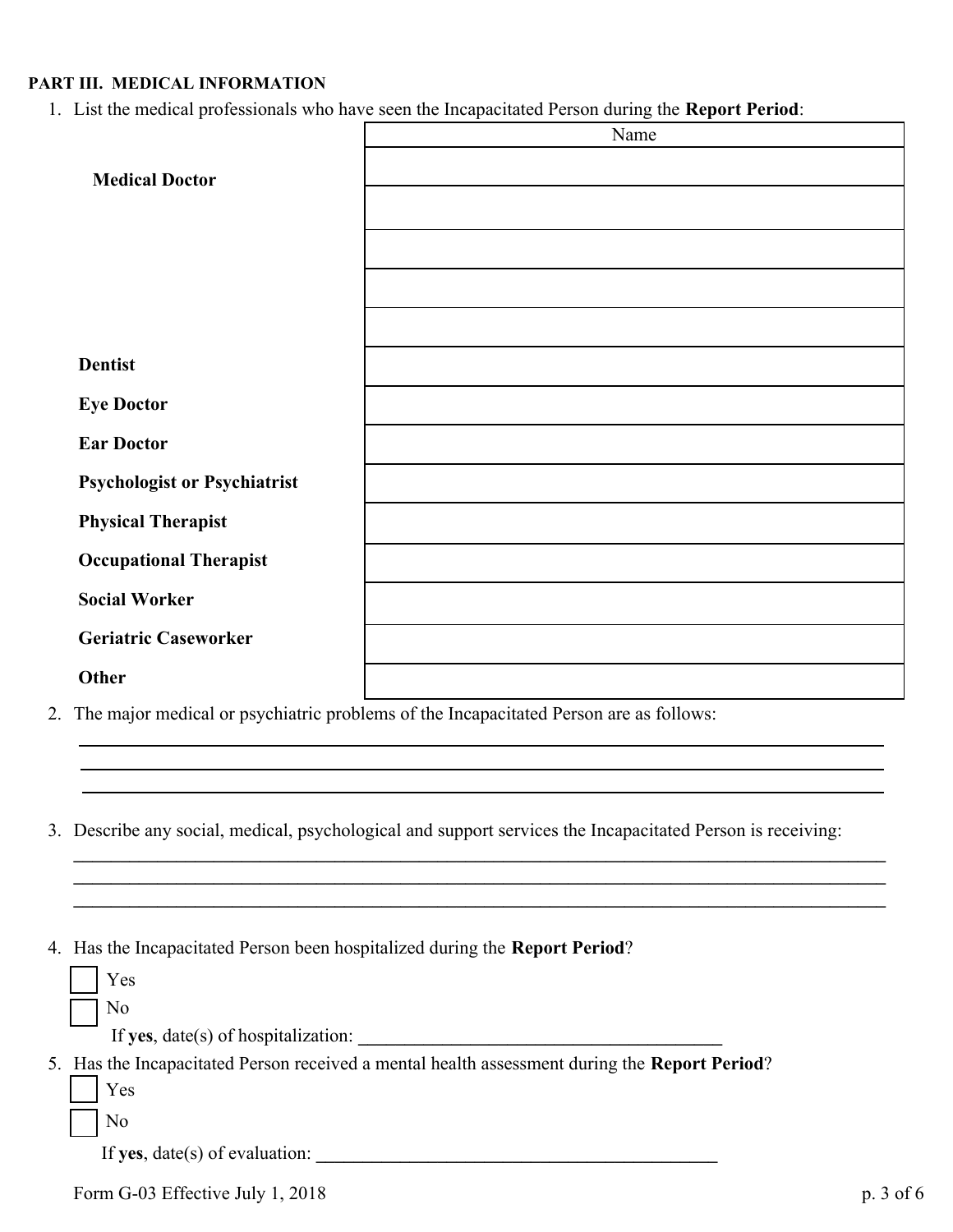#### **PART IV. GUARDIAN'S OPINION**

- 1. Should the guardianship be:
	- Continued ¨

¨  $\ddot{ }$  Continued with modifications

- Terminated
- 2. Provide the reasons for your opinion. List specific recommended modifications.

**\_\_\_\_\_\_\_\_\_\_\_\_\_\_\_\_\_\_\_\_\_\_\_\_\_\_\_\_\_\_\_\_\_\_\_\_\_\_\_\_\_\_\_\_\_\_\_\_\_\_\_\_\_\_\_\_\_\_\_\_\_\_\_\_\_\_\_\_\_\_\_\_\_\_\_\_\_\_\_\_\_\_\_\_\_\_\_ \_\_\_\_\_\_\_\_\_\_\_\_\_\_\_\_\_\_\_\_\_\_\_\_\_\_\_\_\_\_\_\_\_\_\_\_\_\_\_\_\_\_\_\_\_\_\_\_\_\_\_\_\_\_\_\_\_\_\_\_\_\_\_\_\_\_\_\_\_\_\_\_\_\_\_\_\_\_\_\_\_\_\_\_\_\_\_**

3. Have you filed a petition for modification or termination?

No

## **PART V. INFORMATION ABOUT THE GUARDIAN**

1. On average, how often did you visit the Incapacitated Person during the **Report Period**?

I live with the Incapacitated Person ¨

None ¨

Quarterly

 $\ddot{\phantom{a}}$ 

 $\ddot{\phantom{a}}$ 

¨

¨

¨

 $\ddot{\phantom{a}}$ 

¨

Monthly  $\ddot{ }$ 

Weekly



2. What is the average length of a visit?



Between 15 minutes and 1 hour

Between 1 and 2 hours

More than 2 hours

- Not applicable
- 3. Have you maintained a log of your activities as guardian?

Yes - Attach a copy No  $\mathbf{r}$  $\mathbf{r}$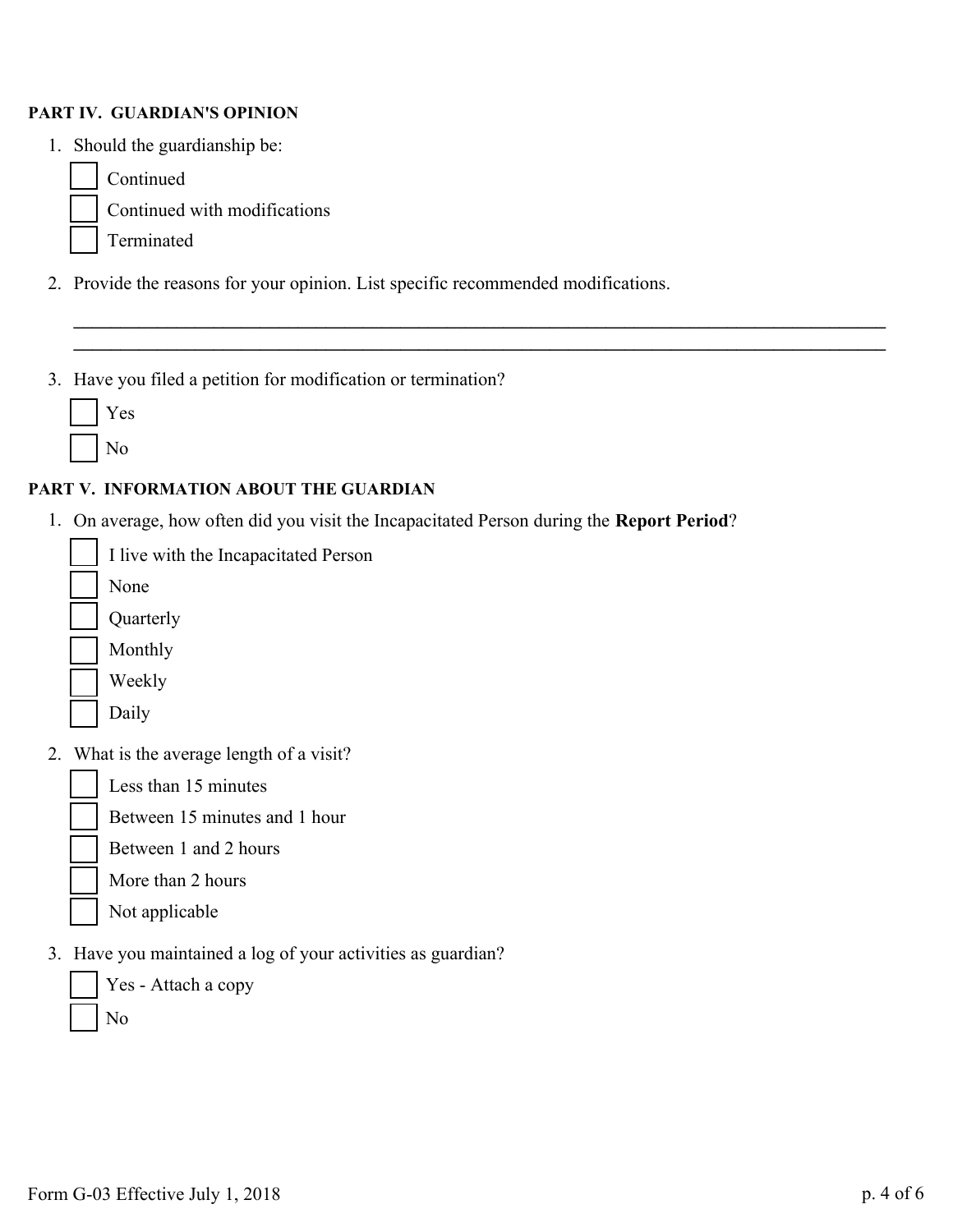4. During this **Report Period**, did any guardian participate in guardianship training?

| es                       |
|--------------------------|
| $\overline{\phantom{a}}$ |

If **yes**, provide the following information:

| Guardian Name | Dates of Training |        | Provider | <b>Training Description</b> |
|---------------|-------------------|--------|----------|-----------------------------|
|               | Starting          | Ending |          |                             |
|               |                   |        |          |                             |
|               |                   |        |          |                             |
|               |                   |        |          |                             |
|               |                   |        |          |                             |
|               |                   |        |          |                             |

5. During this **Report Period**, was any guardian charged with or convicted of a crime?

|    | Yes - Please describe                            | No                                                                                                 |
|----|--------------------------------------------------|----------------------------------------------------------------------------------------------------|
|    | Guardian Name                                    | Description                                                                                        |
|    |                                                  |                                                                                                    |
|    |                                                  |                                                                                                    |
| 6. | Intimidation Order entered against any guardian? | During this Report Period, was a Protection from Abuse Order or Protection from Sexual Violence or |
|    |                                                  |                                                                                                    |
|    | Yes - Please describe                            | No                                                                                                 |
|    | Guardian Name                                    | Description                                                                                        |
|    |                                                  |                                                                                                    |
|    |                                                  |                                                                                                    |
|    |                                                  | 7. Is there any reason any guardian cannot continue to serve as guardian?                          |
|    |                                                  |                                                                                                    |
|    | Yes - Please describe                            | No                                                                                                 |
|    | Guardian Name                                    | Description                                                                                        |
|    |                                                  |                                                                                                    |
|    |                                                  |                                                                                                    |
|    |                                                  |                                                                                                    |